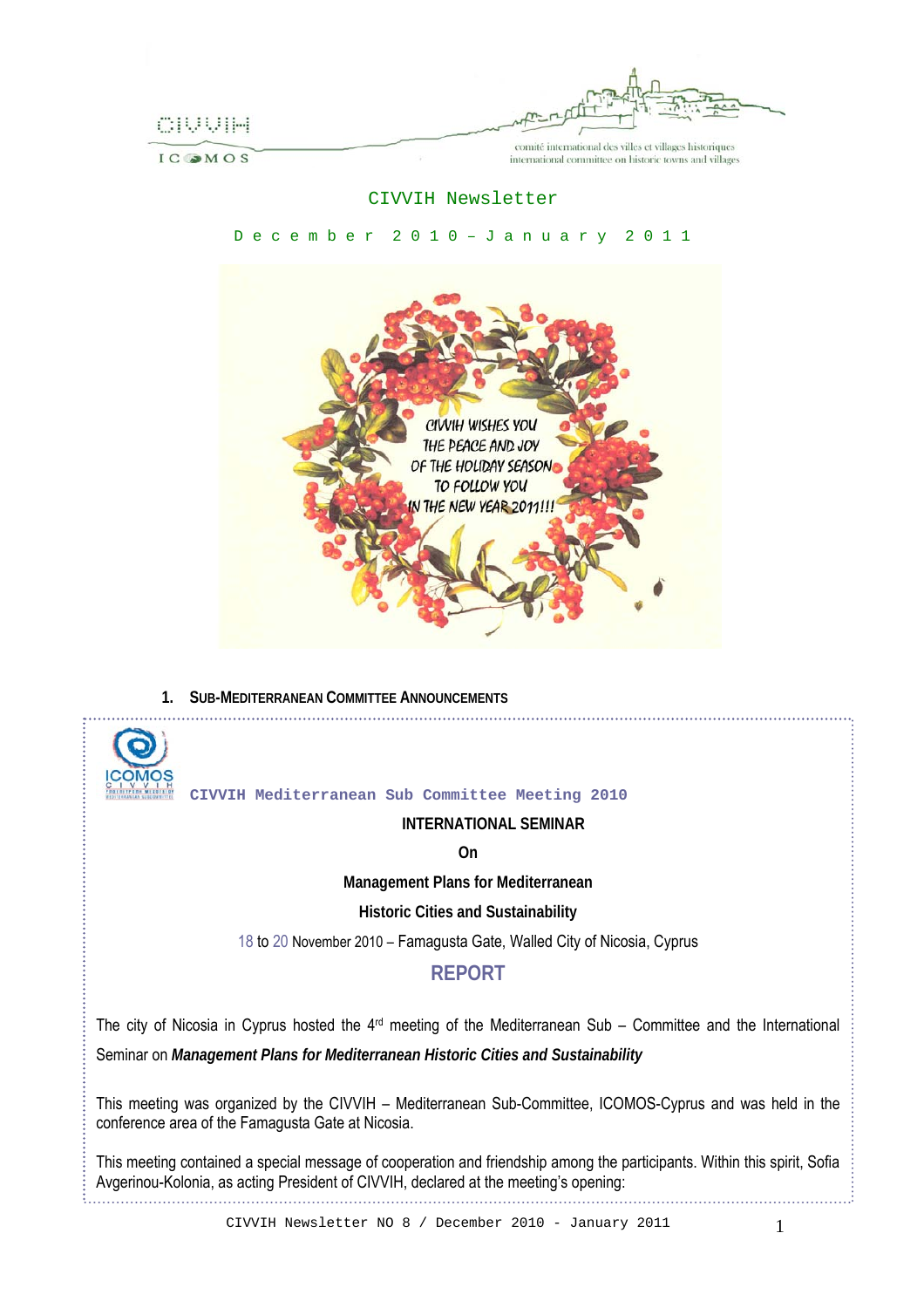*«….Mediterranean countries are linked not only by geographic, but also by primitive cultural and historic ties, which can form a propitious framework for rapprochement and cooperation between peoples, in order to face the problems of interstate relations devised by older generations.* 

*These ties form equally propitious presuppositions, encouraging the tackling of new problems having risen in the Mediterranean because of globalization conditions, such as migration, climate change and the degradation of the natural and cultural environment.* 

*Mediterranean civilizations have highlighted and maintained the stability of the values for the respect of human values and rights, for the cultural heritage of humanity and the natural environment. We therefore believe that they can continue to loyally serve these values and to create a common future of peace, democracy, prosperity and social and cultural understanding.* 

*The participants in today's meeting can actively contribute within this framework. The participation in this meeting is not accidental:* 

*Greece, Cyprus, Turkey, Bulgaria, Egypt, Lebanon, Morocco, Israel, Italy, Belgium, Germany, France, Spain, Portugal* 

*We form a circle of friendship and scientific cooperation of ICOMOS on matters pertaining to historic cities…»* 

This successful meeting was actually attended by 25 members of CIVVIH Med. Sub Committee, representatives of the local society, professionals (architects, engineers,planners,conservation experts)from both the Turkish Cypriot and the Greek Cypriot community, professors of University of Cyprus, journalists, university students and members of ICOMOS Cyprus.

At the opening of the Meeting and the scientific Seminar, greetings were addressed by Eleni Mavrou, Mayor of Nicosia and Athena Aristotelous, representative of the Minister of the Interior of the Republic of Cyprus as well as representatives of the Civil Engineers and Architects Association and ICOMOS Cyprus.

The diversity of the important Mediterranean civilizations has yielded a rich heritage, and many properties of this heritage have been included in the UNESCO list of world heritage the historical cities have a prominent place among them. The strategic goal of the CIVVIH Mediterranean Sub Committee is to strengthen the cooperation on the protection and preservation of the historic cities in the Mediterranean.

The dangers we commonly face, whether natural, such as earthquakes, floods and fires, or the result of economic crisis, intensive development or touristic pressure, impose the need for cooperation and joint programs for the protection and promotion of historic cities.

Within this framework, the emphasis of the meeting was given on Management Plans of Mediterranean historical cities, as they provide the methodology and tool for Protection, they identify and formulate the values of the Properties and they define the Protected Property aiming towards the protection, the enhancement, the sustainable management as well as raising public awareness.

Within the same framework attention was given on factors contained in a Management Plan such as identification of values (in combination to the Statements of Outstanding Universal Value) and through more modern methods such as the SWOT analysis, tools of urban regeneration, legislation, economics of the historic city, monitoring, the effective collaboration of competent bodies, policy makers, citizens and all affected stakeholders under the guidance of the World Heritage Centre and with solidarity of the International Advisory bodies.

Furthermore, the meeting approached the issue of Urban Tourism in the Historical Mediterranean Cities as an individual and special parameter and the need for elaborating Management Plans with attention given to the needs arising from contemporary life but also by including new threats such as Climate Change, risk reduction plans, evacuation plans for visitors & movable objects, risk preparedness and protection systems, as well as their relevance with other plans (urban plans, master plans, spatial plans, etc)

Finally, particular problems as well as good practices from cases studies of various Mediterranean cities were presented. More particularly :

The first presentation by Agni Petridou, Director of Technical Services in the Municipality of Nicosia concerned the **"Nicosia Urban Regeneration Company – A tool for management and regeneration"**,

A group of presentations concerned methods and tools for Management Plans for Mediterranean Historic Cities, such as

 **Procedure and methodology for the management of Historic Cities. The case of Greece**, Sofia Avgerinou-Kolonia, Eleni Maistrou-Greece

CIVVIH Newsletter NO 8 / December 2010 - January 2011 2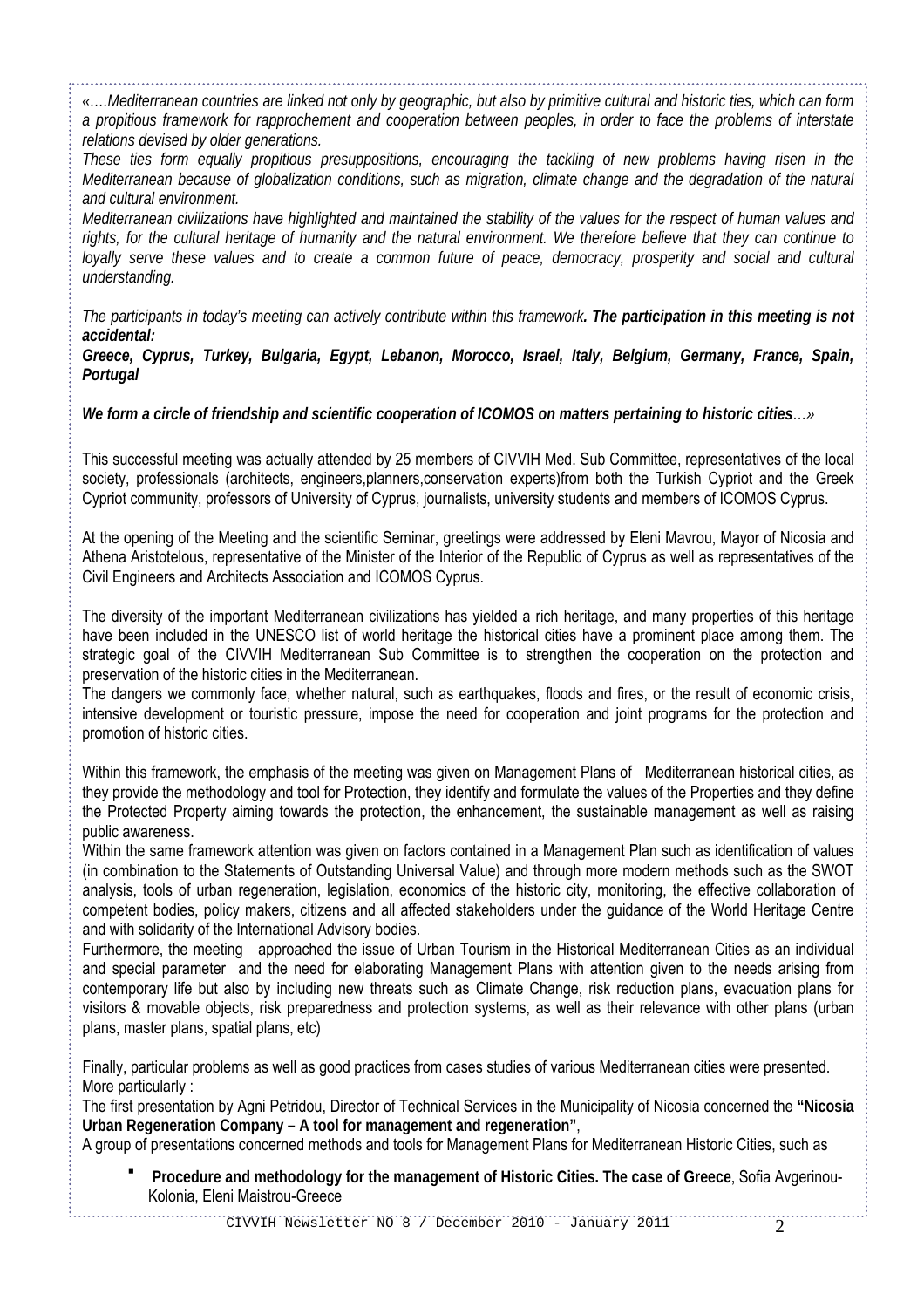- **Modern functions in historic urban settings: revitalization or degradation**, George Zouain-Lebanon
- **The management of the Mediterranean historical port cities conservation. Cultural Heritage and urban Tourism on the historical waterfronts**, Teresa Colletta-Italy
- **Minimal requirements for the management plan**, Alvaro Gomez Ferrer Bayo,Spain.
- **Shared space: a concept to remember for Historic centers**,Michel Van der Meerschen-Belgium

A second group of presentations concerned problems, experiences and good practices arising from cases studies from around the Mediterranean. The following presentations were made

- **The conservation of Mediterranean Arab cities in the context of the managements plans**, Saleh Lamei-Egypte
- **Management Plans for three Mediterranean towns**, Giora Solar-Israel
- **Historic city of Damascus: strategy for a tourism action plan**, Samir Abdulac-France
- **Facing challenges of preservation and development in Bulgaria cities of today**, Elena Dimitrova -Bulgaria
- **New perspectives for the development of the historic city-port of Patras**, Ioannis Pantazopoulos-Greece
- **Two Mediterranean historic towns in France**, Antoine Bruguerolle-France
- **Bulwarked cities from the Mediterranean throughout the world the case of Portugal and its borders**, Joao Campos-Portugal

The discussion that followed confirmed:

- the particularities in the Mediterranean historic cities

- the need to deal with problems and in priority with the degradation of the waterfront of Mediterranean historic cities

- the need to encourage the creation of management plans leading to sustainability; creative activities need support, commercial investments should be controlled, functions and uses should be guided to keep diversity and amenities should be guaranteed in order to attract and support habitants.

- the management of a historic city needs economic and public policy

- the need to promote aspects of regional design and of the landscape, as well as its special qualities

 - the need for political commitment, for cooperation amongst professionals and the business community and the need for communication with and involvement of relevant stakeholders and interested parties.

Finally, during the official meeting of the Mediterranean Sub-Committee which took place at noon of November 20  $t$ , the following issues were discussed:

News and information concerning Med activities in which members of the Sub-Committee participated, included:

-the meeting of the AVEC network at Arles, France, in 22-23 April 2010 on the Urban Heritage in the Mediterranean, where Ray Bondin participated in his role as president of the CIVVIH and Samir Abdulac ,

- the EUROMED meeting in Rabat of Morocco (7-10 December 2009) on the Rehabilitation of historic cities, where Mina Elemgari participated

-the EUROMED meeting in Damascus 6-8 June 2010 on the Finances of Heritage and the financing of conservation, where Samir Abdulac participated.

# **The 2011 Annual Meeting**

The next Mediterranean Sub–Committee is being planned to take place in Alexandria (Egypt).

# **EU Projects**

The need was noted for the committee to become more actively involved in European programmes such as EUROMED as well as to be connected with programmes undertaken in a European context.

# **Other Issues**

During the proceedings of the meeting, the CIVVIH document (Valetta principles) was discussed, as well as the cooperation program with the World Organization of Historic Cities.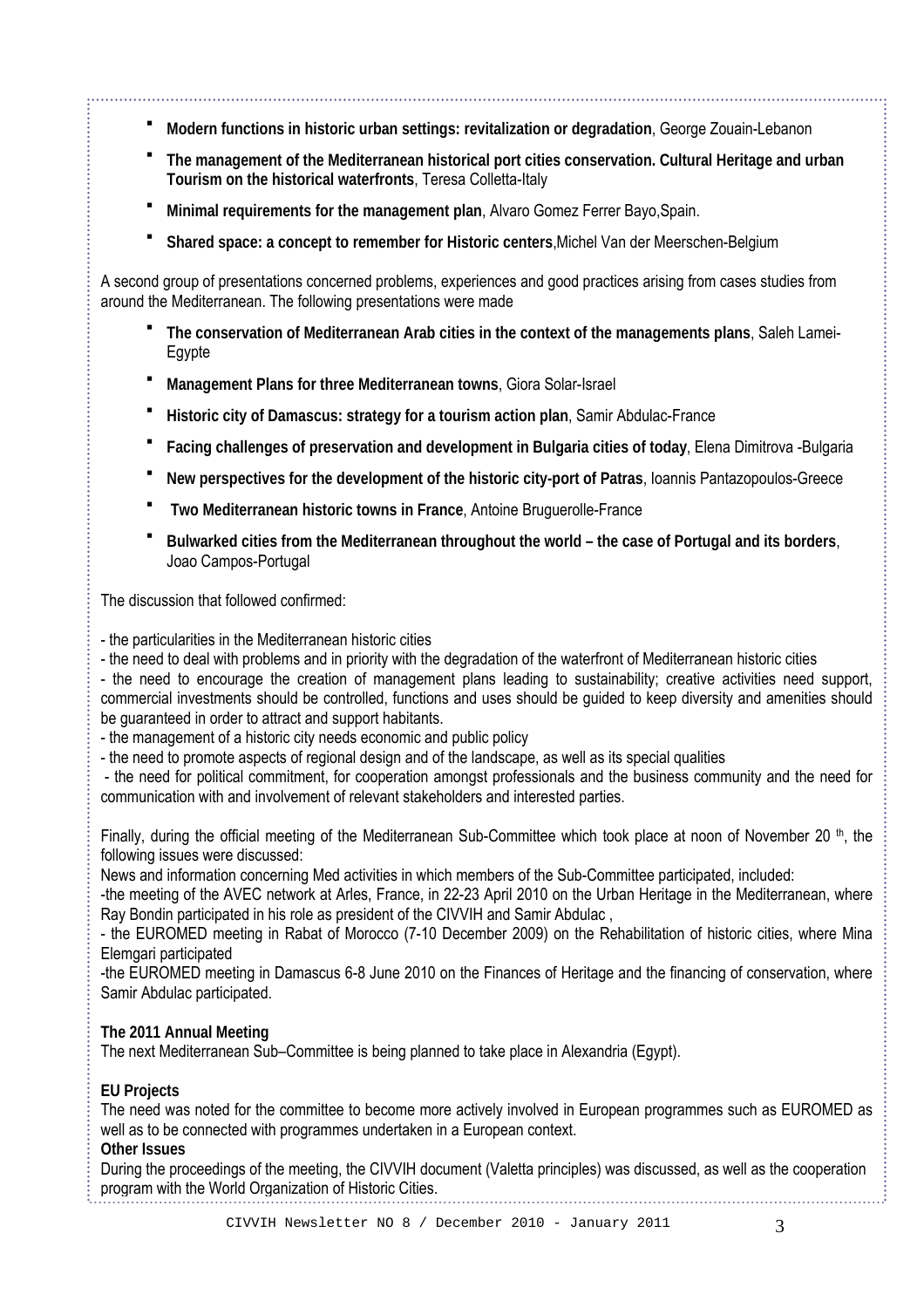### **Notes of Thanks**

In closing the meeting's procedures the Sub-Committee resolved to thank and congratulate the local authorities of.Nicosia, the sponsors of the meeting and especially the ICOMOS Cyprus,for their warm welcome and hospitality and the very successful organization of the Cyprus meeting.

Finally the members of the subcommittee adopted the following Resolution for Nicosia.

**RESOLUTIONS for Nicosia /** 20.11.2010

CIVVIH Mediterranean Sub-committee, as a result of the meeting held in Nicosia, Cyprus adopts the following points as related to the historic city of Nicosia:

The Committee expresses its full support towards the current efforts and those realized throughout the past 30 years under the bi-communal Nicosia Master Plan project for the integrated conservation, planning and regeneration policies and actions for the historic city of Nicosia.

It is evident that the entire walled city of Nicosia embodies great potential for a sustainable future where Greek Cypriots and Turkish Cypriots can live and create together in a united vibrant city where their common cultural heritage will be protected and enhanced.

During a walking tour through the walled city of Nicosia, CIVIIH Mediterranean sub-committee members visited areas where urban renewal and restoration projects are taking place as well as visited projects implemented in the past. The visit included the site where the New Town Hall is planned to be erected in coexistence with the antiquities found there, as well as other sites which include new development in the historic town.

The committee members agreed on the following recommendations:

- 1. The bi-communal Nicosia Master Plan projects and Nicosia municipality projects have reinforced and enhanced the quality of regeneration, providing intelligent and high quality interventions.
- 2. This high quality can further support a vibrant historic city by encouraging insertions of creative small business ventures to come into the walled city of Nicosia.
- 3. Regarding the site of the New Town Hall, the experts expressed their concern about the extensive exposed archaeological area. It is of utmost importance to document, identify and evaluate the importance of the archaeological remains. In addition, the archaeological finds must be enhanced for public interest and understanding. At the same time the remains which do not present special characteristics and significance for the general public should be backfilled to be protected from further decay and preserved for future study. The long process of collaboration between the Nicosia Municipality and the Department of Antiquities has produced a design of coexistence between the New Town Hall and the found antiquities should be implemented without further delay in order to protect the ancient remains and regenerate this part of the city.
- 4. It is recommended that a master plan for the ditch of the Venetian walls is made in order to enhance the monument by clarifying its various parts (upper part, main walls, and ditch).
- 5. The buffer zone in the walled city of Nicosia should be studied further and emergency supports of buildings to be carried out in order to preserve the important architectural heritage it includes. Also, an area scheme for this area can help further prepare for the future reunification of the city.



The members of the Committee during a walking tour along the buffer zone in the Walled City of Nicosia



CIVVIH Newsletter NO 8 / December 2010 - January 2011 4 Documentation from the Cyprus meeting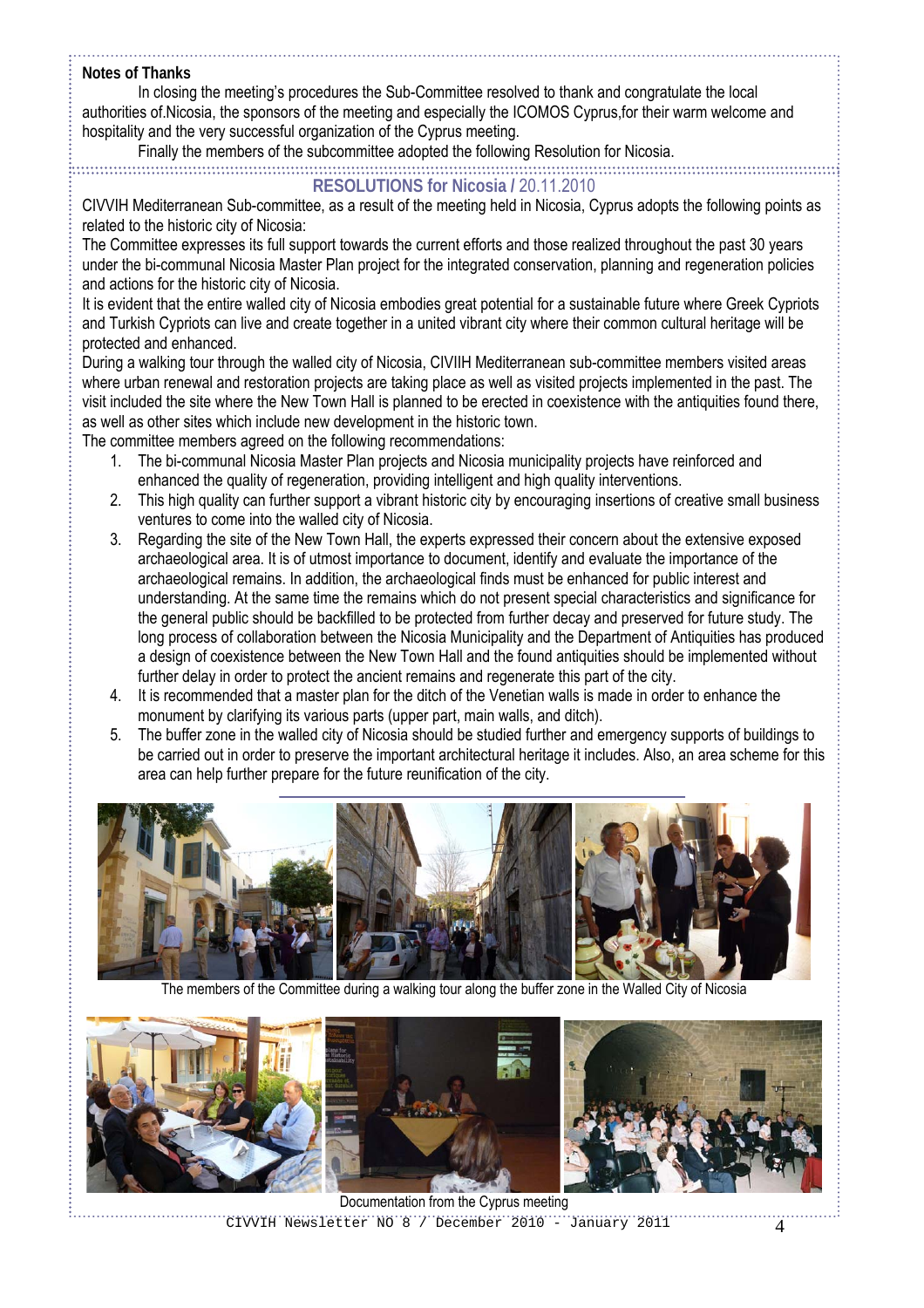## **Rencontre du SOUS-COMITE IBERO-AMERICAIN (CIHIB) 2010**

## **Recent feedback on the Protection of Historic Ibero-American Cities: diagnosis, shortcomings and best practice La experiencia reciente en la protección de las ciudades históricas iberoamericanas: diagnóstico, carencias y buenas practices**

26 and 27 November 2010 - Madrid, Spain

The meeting of the CIVVIH Ibero American Sub Committee (CIHIB) took place on the 26 and 27 November in Madrid in the Historic building of the School of Mining Engineers of the Madrid Polytechnic School, with the support of ICOMOS-Spain. 23 CIVVIH and ICOMOS members participated, from 9 countries of the Ibero-American region: Spain Brazil, Cuba, Mexico, Colombia ,Costa Rica, Uruguay ,Argentina, Paraguay Venezuela.

The Ibero American region is very rich in cultures and traditions which have met with the European tradition. Today, cultural heritage in this area is of renowned world importance and cities have an exceptional place in this heritage. The historic cities of the Ibero American cultural space concentrate the entire intellectual wealth and wisdom of its peoples.

It is for this reason that many cities have already been included in the World Heritage List, others have been included in indicative catalogues or are studied in order to document their considerable value.

As Sofia Avgerinou Kolonias, the Acting President of CIVVIH declared at the opening of the proceedings of the Scientific Meeting:

«... We should be able to monitor record and propose solutions for dealing with the major issues influencing the lives of historic cities due to the modern phenomenon of globalization – this is the important goal of the CIHIB. More specifically:

- The intensification and increasingly threatening urbanization and especially large-scale constructions imposed by the unmeasured development of the services sector in cities, the large infrastructure works and circulatory congestion, tourist activity and the required facilities

- Climate change and its repercussions

- Earthquakes and other natural dangers, resulting from the insufficient or erroneous management of the natural environment (floods, fires)

The memorandum of our Sub-Committee anticipates procedures and methods for the organization of our activity enabling us to deal with these issues…»

Main topics of the meeting were:

I: Recent feedback on protecting Historic Towns and Villages: diagnosis, shortcomings and best practice.

II: Diagnosis and challenges for the protection of historic towns and villages: new special plans for protection.

III: The necessary co-ordination in the management of historic centres.

IV: The subject's current standing in the discussion of urban historic landscapes and its connection with the European Landscape Convention and other relevant international norms.

V: Presentation of practical case studies, analysis and project promotion;

During the first thematic unity were presented and discussed issues pertaining to the recent experience in the protection of Ibero-american historic cities (diagnosis, gaps and best practices) and the management plans for protection. The following presentations were made:

- **Ciudades historicas iberoamericanas. Estan realmente representadas en la Lista del Patrimonio Mundial?**, Angela Rojas Avalos (Cuba)
- **Situacion de los centros historicos espanoles Patrimonio Mundial. Los nuevos planes de gestion**, Cristobal Vallhonrat Anduiza (Spain)
- **Valoracion patrimonial para el plan especial de manejo y protection del centro historico de Tunja, Colombia**, Rodolfo Ulloa Vergara (Colombia)
- **Aregua: acunada en suenos**, Maria Teresa Gaona Alarcon (Paraguay)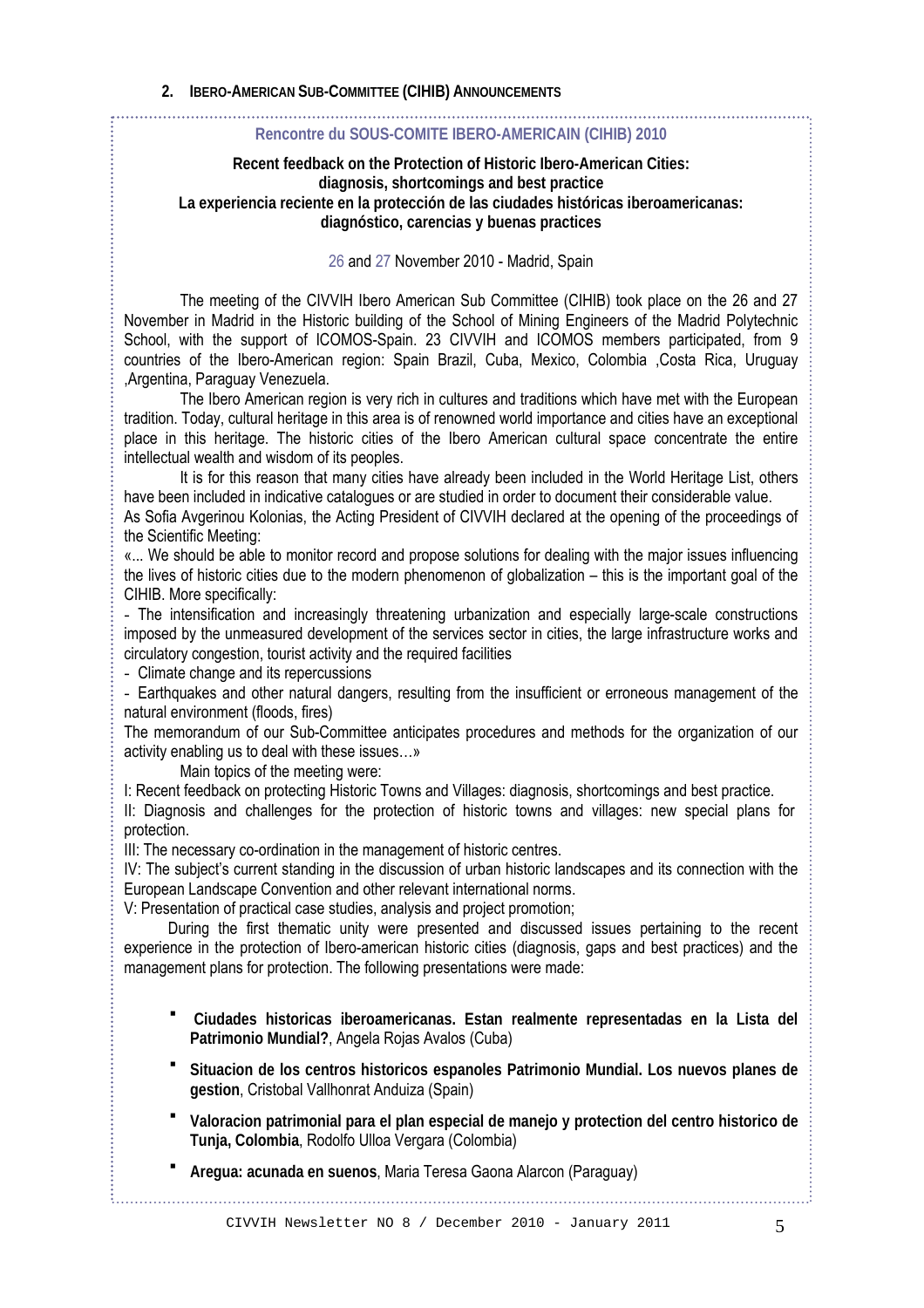During the second thematic unity of the meeting were presented and discussed matters pertaining to a. the necessary coordination in the management of historic centers and b. the historic urban landscape and its connection with the European Landscape Convention and other international norms. Τhe following presentations were made:

- **Introduccion al tema:La necesaria coordinacion en la gestion de los centros historicos**, Cristobal Vallhonrat Anduiza (Spain)
- **Contraste entre las perspectivas municipal y gubernamental, en Colombia, en lo relative a la definicion y manejo de las ciudades y poblados caracterizados nacionalmente como Bienes de Interes Cultural e, inclusive, a su deseada inclusion en la Lista del Patrimonio Mundial**, Maria Claudia Romero Isaza (Colombia)
- **Rotulacion en Ciudades Historicas, aciertos y desaciertos en el caso de Antigua Guatemala**, Thelma Judith Carrera Castro (Costa Rica)
- **Las obras publicas y los conjuntos monumentales: El Castillo de Lorca y el Arrabal Andalusi de la Arrixaca Nueva en Murcia**, Caridad de Santiago Restoy (Spain)
- **Introduccion al tema: El estado de la cuestion en la discusion de los paisajes urbanos historicos y su conexion con el Convenio Europeo del Paisaje y otra normativa internacional al respecto**, Victor Fernandez Salinas (Spain)

Finally Sofia Avgerinou Kolonias and Alvaro Gomez Ferrrer Bayo presented the new document of CIVVIH concerning the Principles for the protection and management of historic cities,Towns and Urban Areas

The participants proposed Angela Rojas (Cuba) as president of the Sub-Committee and Victor Salinas (Spain) as general secretary, and honored Maria Rosa Suarez Inclan Ducassi, Suzanna Sampaio and Alvaro Gomez Ferrer Bayo with the statute of CIHIB honorary member for their contribution to the CIHIB.

Finally, thanks were addressed to the National Committee of ICOMOS Spain for its support to the work of the CIHB. Through the strong cultural bonds it maintains with the public and academic institutions of the Ibero American region but mostly through its great expertise and struggle for defending the cultural heritage, this National Committee constitutes a steady point of reference and a guarantor of the cooperation between the CIVVIH and the Ibero American region.



Documentation from the Madrid meeting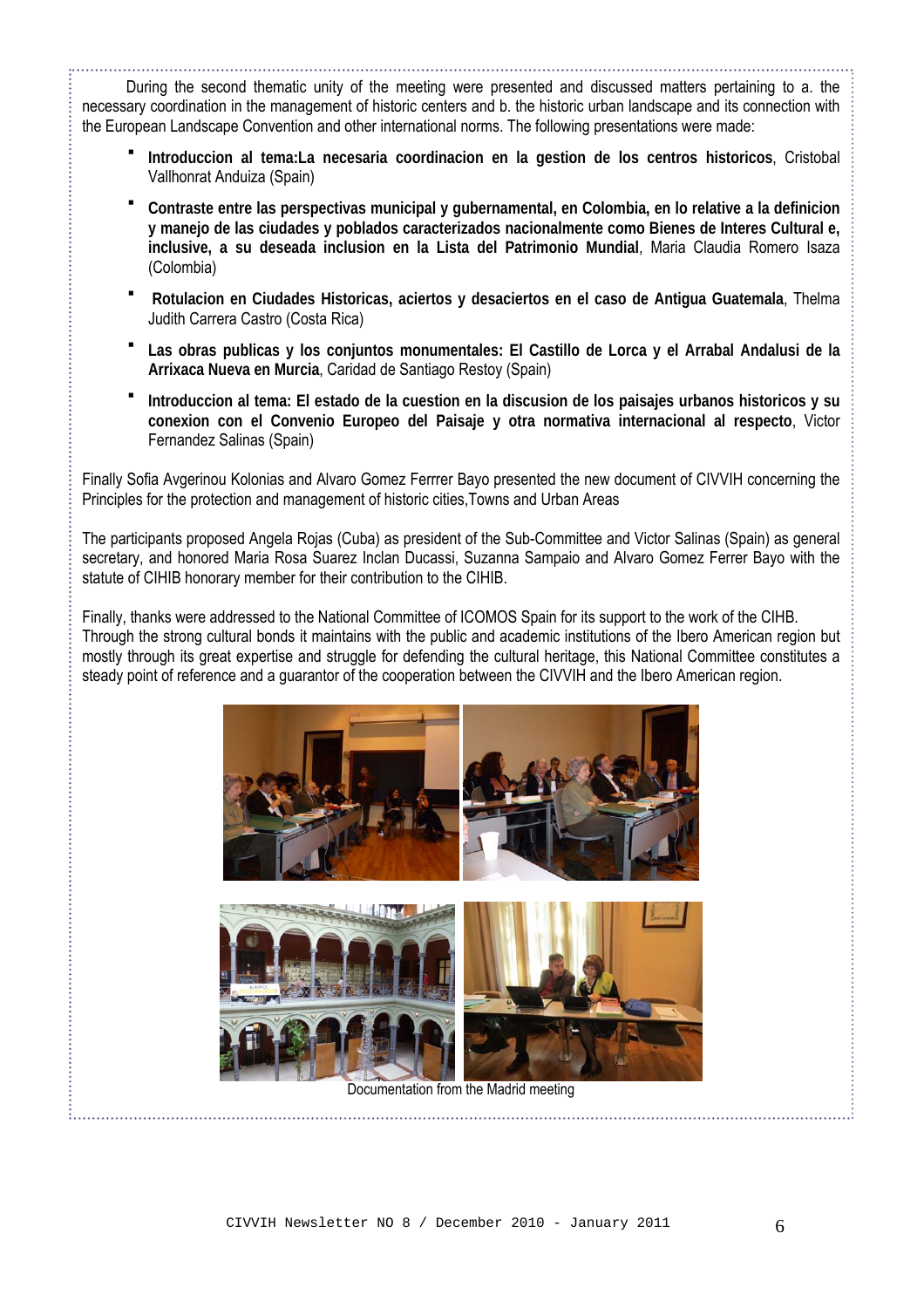#### **3. ACTIVITIES BY CIVVIH MEMBERS**

**[at licknary In our 5<sup>th</sup> CIVVIH Newsletter on September 2010, we announced that CIVVIH member Dr.** Olga Sevan participated to the coordination of the International Scientific and Practical Conference **"Culture of Wood – Wood in Culture" which held in Rostov Velikij**, Yaroslavl region and chaired an open workshop entitled '*The Conservation Management of Historic Wooden Towns'*. Below is the report by Dr. Olga Sevan. There is a lot of information about the meeting on the following web-site:<http://ecovast.ru/novosti.htm>

### **Report and Resolution of the International theoretical and practical conference «Culture of wood – Wood in culture»**

International theoretical and practical conference began in Moscow 24.09 and for the most part was held in Rostov, Yaroslavl region 25-28 of September 2010 – in the State museum- preserve «Rostov Kremlin». The conference was supported by Ministry of Culture of the Russian Federation. Russian Institute for cultural research – RIC, Russian Committee for village and small town - ECOVAST, Russian foundation for basic research – RFFR, Committee for historical towns and villages CIVIH – ICOMOS (Dr. O. Sevan, Dr. V. Krogius).

Conference gathered over 70 participants from Russia, Germany, Italy, China, Mexico, Poland, Rumania, Turkey, Finland, and Japan. The demonstration of the monuments, museums, historical towns, as well as the scientific and creative communication of Russian and foreign specialists – was an important event for representing Russia abroad. Responses of the guests confirming it -<http://ecovast.ru/novosti.htm>

The participants included leading specialists in the field of study of the wood and wooden constructions, technologies, chemists, as well an architects in the field of preservation and development of the towns, villages, historians, historians of art, restorations of wooden architecture and architects of modern wooden buildings.

Russian participants of the conference stress the fact of disastrous situation in the area of the forestry, woods, as well as the principles of activity of the people, made so spectacular evident in Russia during the summer of 2010. Over the last decades we continue to lose the monuments of wooden architecture – the most distinctive part of the native architectural heritage. Grave situation is emerging with historical wooden towns and villages, although some successful solutions of its preservation and development were demonstrated during the conference.

Existing problems, one way or another connected with the wood, are being solved independently by various departments, scientific and industrial organizations, non-government organizations and private corporations. But common approaches, joint program of actions, unifying the affiliate programs are actually absent. These are the concerns of the federal ministries of culture, of agriculture, natural resources and ecology, of economic development, recently created new federal structures, assigned to contribute to the solutions of domestic housing problem, and other institutions.

Many Russian and international conferences were carried out for the last years, concerning for instance, the monuments of wooden architecture, its study, preservation and use in a number of different areas, as well as the problems of wooden house-building. They all adopted important resolutions, addresses to the state authorities, various instances, however with no practical effect.

As a result of the discussions the participants of the international conference adopted a resolution:

1. To support a project of an overall concept introduced by Russian institute for culture research and Russian committee for village and small town – ECOVAST, and to further the development of the interdepartmental federal (or national) program «Wood of Russia» (or «Culture of the wood»).

2. Experts of the elaboration the draft conception of «Wood of Russia» should take into account proposals and specifications, stated during its discussion, and also take notice of a number of materials, presented by Russian and foreign participants of the conference in theses and reports.

3. The first stage suggestion is to elaborate and to submit to open discussion by authorities and society the Charter «Wood of Russia» (or «Culture of wood»), designed to make a general agreement regarding the problem solutions, defining its principal arrangements.

4. To address later on to various state, scientific, private and non-governmental organizations, to Russian and international foundations in order for supporting the development and participation in proposed interdepartmental federal (or national) program.

5. Take into account the experience of the international organizations, projects and programs of preservation and management of the wooden towns (Finland, Norway and others), as well as the experience of preservation and propaganda of the wood as a building and decorative material, ecological resource of development of nations (experience of international society «Culture of wood» – China/USA and others.)

6. To find a way of creating the web-portal in a Russian language segment of the internet-site «Wood of Russia» («Culture of the wood») to collect and exchange the information on the subject between regions, settlements, specialists etc. Internet site will meet a lack of web-resources on the subject, and serve as a database for exchange of the experience, platform for the development of educational programs, preparation of the workshops, organization of the partnership of different kinds etc.

7. To carry out the PR-campaign in the media in the support of the preservation of the forests and wooden buildings, unique monuments, dwellings etc. – and the wood as a whole as an ecological and replaceable building material used in the Russian society activity. The emphasis should be made on the education of population, especially of the youth.

8. To determine the regions, towns and villages, institutes, social groups, actors interested in

development and realization of sociocultural interdepartmental and interdisciplinary pilot projects,

 elaborated in terms of the program «Wood of Russia» («Culture of the wood»).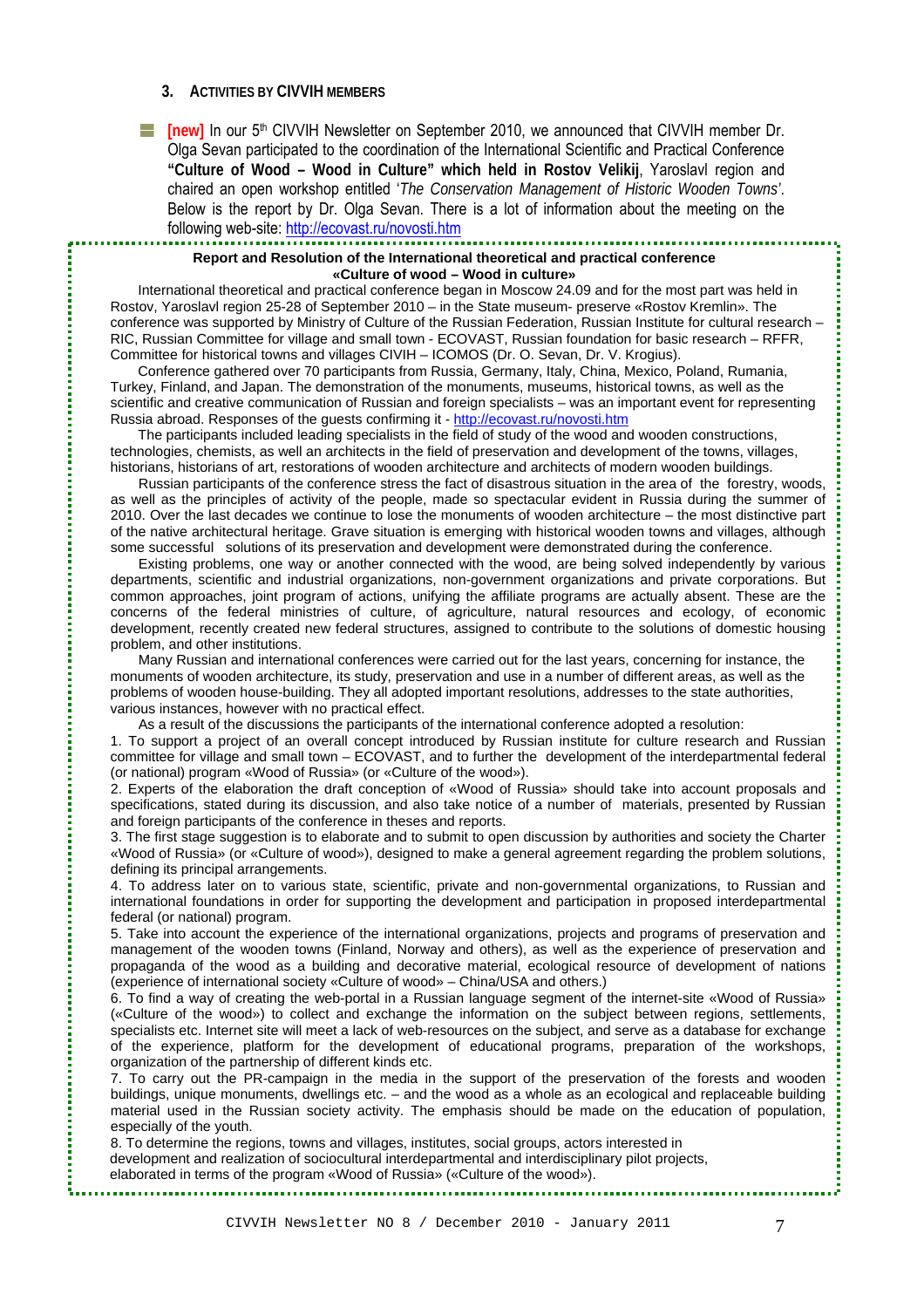Participants of the conference acknowledge the support of the Ministry of culture of Russian Federation, Russian institute for cultural research, Russian committee ECOVAST, Russian Foundation for basic research, deputies of the International council ICOMOS and State museum-preserve «Rostov Kremlin» for excellent organization of the conference, comprehensive and thorough reports, exchange of the experience and, last not least, friendly and warm atmosphere during the conference.

Dr. Olga Sevan, Russian ICOMOS, ECOVAST





**4. GENERAL ANNOUNCEMENTS**

**[new] Funding the architectural heritage: A guide to policies and examples (16/03/2009). A**  F III **new edition by the Council of Europe**. This guide aims to provide authoritative information on different funding mechanisms, financial resources and management systems utilised in Europe and in North America as a means to assist the development of good and efficient practice. [For further information and to place an order directly:

[http://book.coe.int/sysmodules/RBS\\_page/admin/redirect.php?id=36&lang=EN&produit\\_aliasid=2392](http://book.coe.int/sysmodules/RBS_page/admin/redirect.php?id=36&lang=EN&produit_aliasid=2392)1

- **[new]** Applications for the Advanced Masters in Structural Analysis of Monuments and Historical Constructions, approved and financially sponsored by the European Commission within the framework of the Erasmus Mundus Programme, have just opened. A significant number of **scholarships**, ranging from 4000 to 24000 Euro, are available to students of any nationality. [For further information on the MSc programme, as well as electronic application procedure on the website: [http://www.msc-sahc.org/\]](http://www.msc-sahc.org/)
- **<u>Inew]</u> The STREMAH 2011, the 12<sup>th</sup> International Conference on Structural Repairs and** Maintenance of Heritage Architecture will be held on 5<sup>th</sup> to 7<sup>th</sup> September 2011 in Chianciano Terme, Italy. The conference will aim to bring together scholars and professionals to discuss a variety of topics related to architectural and maritime heritage. Organised By: Wessex Institute of Technology, UK [For further information on the the conference's website, which has full details about the conference objectives, topics and submission requirements at: [http://www.wessex.ac.uk/stremah2011rem2.html\]](http://www.wessex.ac.uk/stremah2011rem2.html)